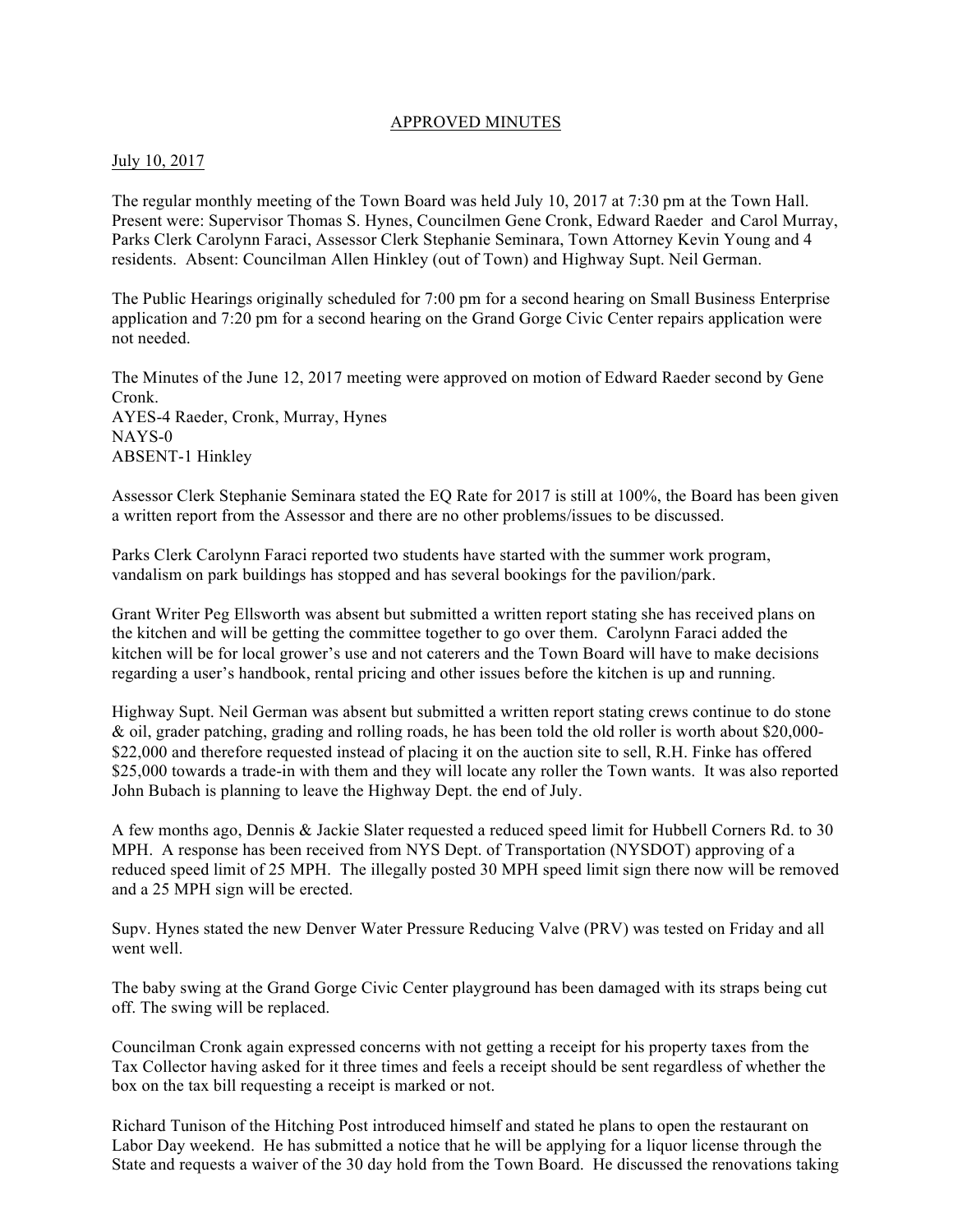place and has already spoken with the Building Inspector and NYS Dept. of Health. The Town Board wished him well in his new venture.

On motion of Gene Cronk second by Carol Murray the Town Board approved the Town Clerk's monthly report for June 2017 in the amount of \$5,005.75 (Town Clerk \$695.75 and Building Permits \$4,310.00) AYES-4 Cronk, Murray, Raeder, Hynes NAYS-0 ABSENT-1 Hinkley

On motion of Carol Murray second by Edward Raeder the Town Board approved the Supervisor's monthly report for May 2017. AYES-4 Murray, Raeder, Cronk, Hynes NAYS-0 ABSENT-1 Hinkley

On motion of Edward Raeder second by Gene Cronk the Town Board approved the Assessor's monthly report for June 2017. AYES-4 Raeder, Cronk, Murray, Hynes NAYS-0 ABSENT-1 Hinkley

On motion of Edward Raeder second by Carol Murray the Town Board approved the Building Inspector's monthly report for June 2017. AYES-4 Raeder, Murray, Cronk, Hynes NAYS-0 ABSENT-1 Hinkley

On motion of Carol Murray second by Gene Cronk the Town Board approved the Water District receipts report for June 2017 in the following amounts: Denver Water \$102.30; Grand Gorge \$155.91 and Roxbury \$395.57. AYES-4 Murray, Cronk, Raeder, Hynes NAYS-0 ABSENT-1 Hinkley

On motion of Edward Raeder second by Gene Cronk the Town Board approved the Justice Court monthly report for May 2017 in the amount of \$4,265.00. AYES-4 Raeder, Cronk, Murray, Hynes NAYS-0 ABSENT-1 Hinkley

#### RESOLUTION #81-LIQUOR LICENSE FOR HITCHING POST

On motion of Edward Raeder second by Gene Cronk the following resolution was offered and adopted: "WHEREAS, the Town Board has received notification that Liz's Hitching Post LLC will be applying for NYS Liquor License; and WHEREAS, it has been requested to waive the 30 day hold period; and WHEREAS, a liquor license has been at that location in the past; NOW, THEREFORE BE IT RESOLVED, the Town Board has no objections to a liquor license being issued to Liz's Hitching Post LLC; and BE IT FURTHER RESOLVED the Town Board will request waiver of the 30 day hold on issuance of the license from the NYS Liquor Authority." AYES-4 Raeder, Cronk, Murray, Hynes NAYS-0 ABSENT-1 Hinkley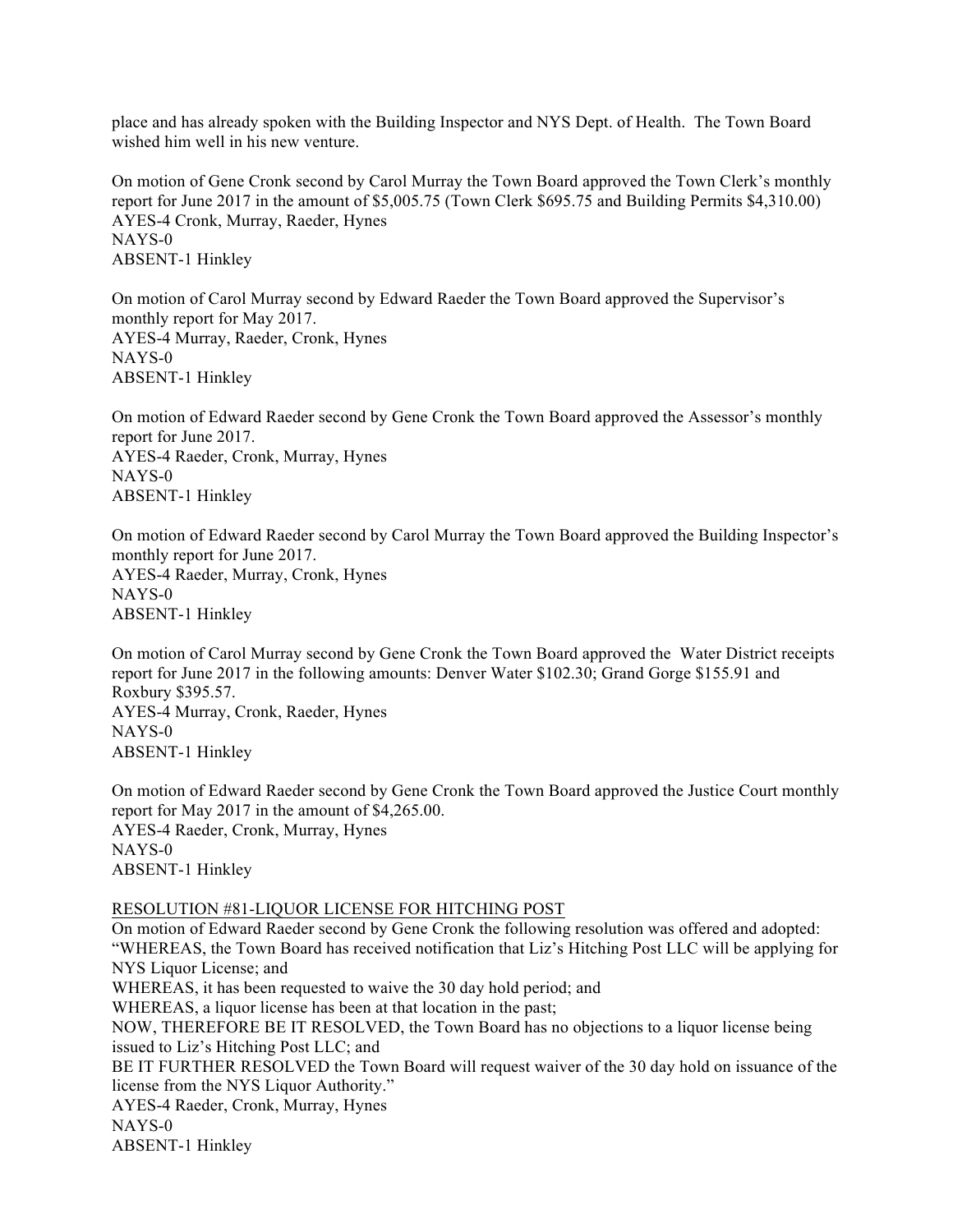Attorney Young discussed the need for an amended Bond Resolution for the Denver Water District Project that is required by NYS EFC who we are applying to for partial funding.

On motion of Gene Cronk second by Edward Raeder the following resolution was offered and adopted:

RESOLUTION #82- A RESOLUTION AMENDING THE BOND RESOLUTION DATED JANUARY 3, 2017, AUTHORIZING THE ISSUANCE OF \$400,000 BONDS OF THE TOWN OF ROXBURY, DELAWARE COUNTY, NEW YORK, TO PAY PART OF THE \$1,000,000 MAXIMUM ESTIMATED COST OF THE INCREASE AND IMPROVEMENT OF THE FACILITIES OF THE TOWN'S DENVER WATER DISTRICT, TO INCREASE THE AMOUNT OF BONDS AUTHORIZED TO \$1,000,000.

"WHEREAS, by bond resolution dated January 3, 2017, the Town Board of the Town of Roxbury, Delaware County, New York, authorized the issuance of \$400,000 bonds to pay part of the \$1,000,000 estimated maximum cost of the increase and improvement of the Town's Denver Water District;

WHEREAS, the Town Board now desires to authorize the issuance of bonds sufficient to pay said estimated maximum cost, to permit work to proceed pending receipt of the grant monies expected to be available; NOW, THEREFORE, BE IT,

RESOLVED, by the Town Board of the Town of Roxbury, Delaware County, New York, as follows:

Section A. The Title and Sections 1 and 2 of the bond resolution of the Town of Roxbury, duly adopted by the Town Board on January 3, 2017, titled:

A RESOLUTION AUTHORIZING THE ISSUANCE OF \$400,000 BONDS OF THE TOWN OF ROXBURY, DELAWARE COUNTY, NEW YORK, TO PAY PART OF THE \$1,000,000 MAXIMUM ESTIMATED COST OF THE INCREASE AND IMPROVEMENT OF THE FACILITIES OF THE TOWN'S DENVER WATER DISTRICT, IN AND FOR SAID TOWN. are hereby amended to read as follows:

A RESOLUTION AMENDING THE BOND RESOLUTION DATED JANUARY 3, 2017, AUTHORIZING THE ISSUANCE OF \$1,000,000 BONDS OF THE TOWN OF ROXBURY, DELAWARE COUNTY, NEW YORK, TO PAY THE \$1,000,000 MAXIMUM ESTIMATED COST OF THE INCREASE AND IMPROVEMENT OF THE FACILITIES OF THE TOWN'S DENVER WATER DISTRICT, IN AND FOR SAID TOWN.

RESOLVED, by the Town Board of the Town of Roxbury, Delaware County, New York, as follows:

Section 1. For the specific object or purpose of paying the cost of the increase and improvement of the facilities of the Town's Denver Water District, consisting of various capital improvements to the facilities of the Denver Water District, including wellfield electrical improvements, pumping and treatment improvements, controls system improvements, pressure reducing valve vault replacement, water main and service replacements, hydrant and valve replacements, storage tank rehabilitation, emergency generators, and various building and site improvements, in the Town of Roxbury, Delaware County, New York, there are hereby authorized to be issued \$1,000,000 bonds of said Town pursuant to the provisions of the Local Finance Law.

Section 2. It is hereby determined that the maximum estimated cost of the aforesaid specific object or purpose is \$1,000,000, and the plan for the financing thereof is by the issuance of the \$1,000,000 bonds of the Town of Roxbury, Delaware County, New York, authorized to be issued pursuant to this resolution, provided, however, that the amount of bonds to be issued shall be reduced by any grant monies received, including any amounts ultimately received from the anticipated grant from the State of New York under the New York State Water Infrastructure Improvement Act in the amount of \$600,000.

Section B. The validity of such bonds and bond anticipation notes may be contested only if:

(1) Such obligations are authorized for an object or purpose for which said Town is not authorized to expend money, or

(2) The provisions of law which should be complied with at the date of publication of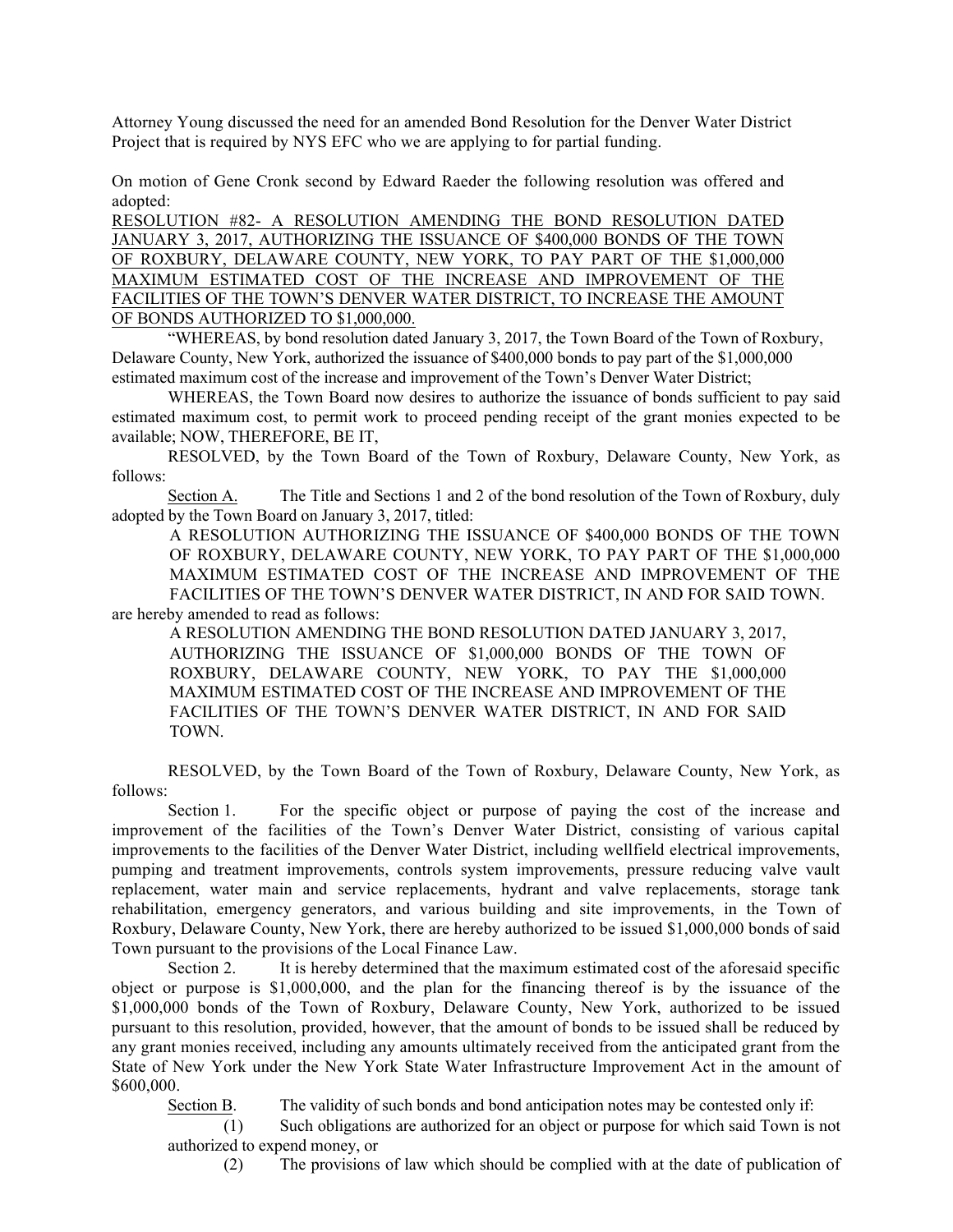this resolution are not substantially complied with,

and an action, suit or proceeding contesting such validity is commenced within twenty days after the date of such publication, or

(3) Such obligations are authorized in violation of the provisions of the Constitution.

Section C. This resolution, which is effective immediately, shall be published in The Catskill Mountain News, the official newspaper of the Town, together with a notice of the Town Clerk in substantially the form provided in Section 81.00 of the Local Finance Law.

The question of the adoption of the foregoing resolution was duly put to a vote on roll call, which resulted as follows:

| Councilman Gene Cronk      | VOTING        | AYE        |
|----------------------------|---------------|------------|
| Councilman Edward Raeder   | <b>VOTING</b> | AYE        |
| Councilwoman Carol Murray  | <b>VOTING</b> | <b>AYE</b> |
| Supervisor Thomas S. Hynes | VOTING        | AYE        |
| Councilman Allen Hinkley   | <b>ABSENT</b> |            |

Attorney Young discussed the changes to the Lamont Engineering., PC agreement for the Denver Water Project.

#### RESOLUTION #83- RESOLUTION OF THE TOWN BOARD OF THE TOWN OF ROXBURY

AUTHORIZING A CONTRACT AMENDMENT FOR THE DENVER RUN WATER DISTRICT PROJECT AND AUTHORIZING THE TOWN SUPERVISOR TO EXECUTE CONTRACT AMENDMENT

On motion of Carol Murray second by Edward Raeder the following resolution was offered and adopted:

"WHEREAS, the Town Board of the Town of Roxbury (the "Town Board") determined the necessity of a project named Denver Run Water District Water System Improvements Project relating to the increase and improvement of the distribution facilities of the Denver Run Water District (the "Denver Run Water District Project"); and

WHEREAS, by resolution dated April 10, 2017, the Town Board authorized the Denver Run Water District Project; and

WHEREAS, by resolution dated April 10, 2017, the Town of Roxbury's Denver Water District ("DWD") and Lamont Engineers ("Lamont") entered into a Final Design and Construction Phase Service Contract (the "Contract") for the Denver Run Water District Project; and

WHEREAS, the New York State Environmental Facilities Corporation ("EFC") requires certain provisions to be included in the Contract; and

WHEREAS, Lamont revised the Contract to add a EFC/SRF Non-Construction Bid Packet ("Bid Packet") as required by the EFC; and

WHEREAS, the Town Board has reviewed the Bid Packet; and

NOW, THEREFORE BE IT RESOLVED THAT:

1. The Town Board hereby approves the amendment to the Contract to include the Bid Packet.

2. The Town Supervisor is hereby authorized to execute a contract amendment to add the Bid Packet to the Contract."

WHEREUPON, the Resolution was put to a vote and recorded as follows:

AYES-4 Murray, Raeder, Cronk, Hynes

NAYS-0

ABSENT-1 Hinkley

## RESOLUTION #84-ANNUAL GOOD NEIGHBOR FUND REPORT

On motion of Gene Cronk second by Carol Murray the following resolution was offered and adopted: "RESOLVED, the Town Board approves the Annual Report of Good Neighbor funds to NYC DEP (Dept. of Environmental Protection) reflecting a balance of \$274,136.20 through June 30, 2017." AYES-4 Cronk, Murray, Raeder, Hynes NAYS-0 ABSENT-1 Hinkley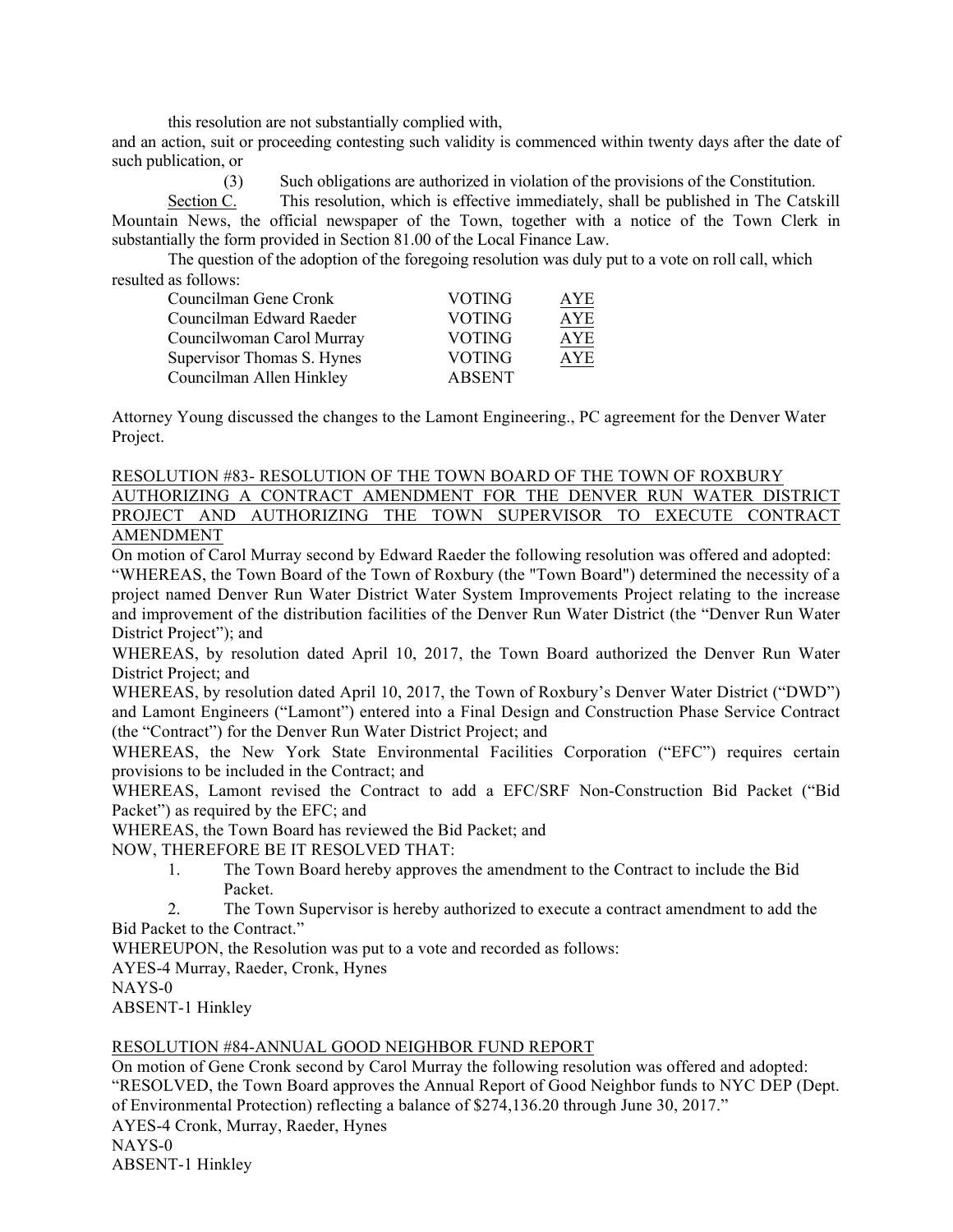# RESOLUTION #85-BUBACH RESIGNS FROM HIGHWAY DEPT.

On motion of Carol Murray second by Edward Raeder the following resolution was offered and adopted:

"WHEREAS, the Town Board has received a letter of resignation from Highway Dept. employee John K. Bubach effective July 27, 2017;

BE IT RESOLVED, the Town Board regretfully accepts the resignation of John K. Bubach from the Highway Dept. with a last day of work to be July 27, 2017."

AYES-4 Murray, Raeder, Cronk, Hynes NAYS-0

ABSENT-1 Hinkley

# RESOLUTION #86-TRADE IN ROLLER TO R.H. FINKE

On motion of Gene Cronk second by Edward Raeder the following resolution was offered and adopted: "WHEREAS, at the June 12, 2017 meeting, the Town Board approved the Highway Supt. to put the old roller on the Auction's International site for sale; and

WHEREAS, the Highway Supt. has been told the roller is worth approximately \$20,000-\$22,000; and WHEREAS, the Highway Supt. has been offered \$25,000 from R.H. Finke as a trade-in; and WHEREAS, R.H. Finke will locate any roller the Town wants;

NOW, THEREFORE BE IT RESOLVED, the Town Board authorizes the Highway Supt. trade in the

roller with R.H. Finke when ready to get a new/used roller; and

BE IT FURTHER RESOLVED the Highway Supt. is to get prices for the Town Board on a new or used roller from R. H. Finke."

AYES-4 Cronk, Raeder, Murray, Hynes NAYS-0

ABSENT-1 Hinkley

# RESOLUTION #87-SUPPORT GRANT APPLICATION FOR GOULD CHURCH

On motion of Edward Raeder second by Carol Murray the following resolution was offered and adopted: "NOW, THEREFORE, BE IT RESOLVED, that the Town of Roxbury recognizes that the Jay Gould Reformed Church is a prominent historic structure and community asset located on the highly visible State Route 30/Main Street corridor and greatly contributes to the character of Roxbury; and BE IT FURTHER RESOLVED, that the Town of Roxbury fully supports the proposal being submitted to the NYS Office of Parks, Recreation and Historic Preservation for funds to make repairs to this valuable historic resource."

WHEREUPON the resolution was put to a vote as follows: AYES-4 Raeder, Murray, Cronk, Hynes NAYS-0 ABSENT-1 Hinkley

No action was taken on the water line repair by the Greg Stock residence. Supv. Hynes is to speak with the homeowner.

No action was taken on the Grand Gorge/Roxbury water project property appraisal. Supervisor Hynes is to meet with the landowner.

Discussion took place on the building permit fee for NYC DEP's \$6M project at the Grand Gorge Sewer Plant.

## RESOLUTION #88-NYCDEP BUILDING PERMIT FEE

On motion of Edward Raeder second by Carol Murray the following resolution was offered and adopted: "RESOLVED, the Town Board accepts the Building Inspector's calculation of the building permit fee of \$9,375 for NYCDEP's application for repairs/alterations at the Grand Gorge Sewer Plant." AYES-4 Raeder, Murray, Cronk, Hynes NAYS-0